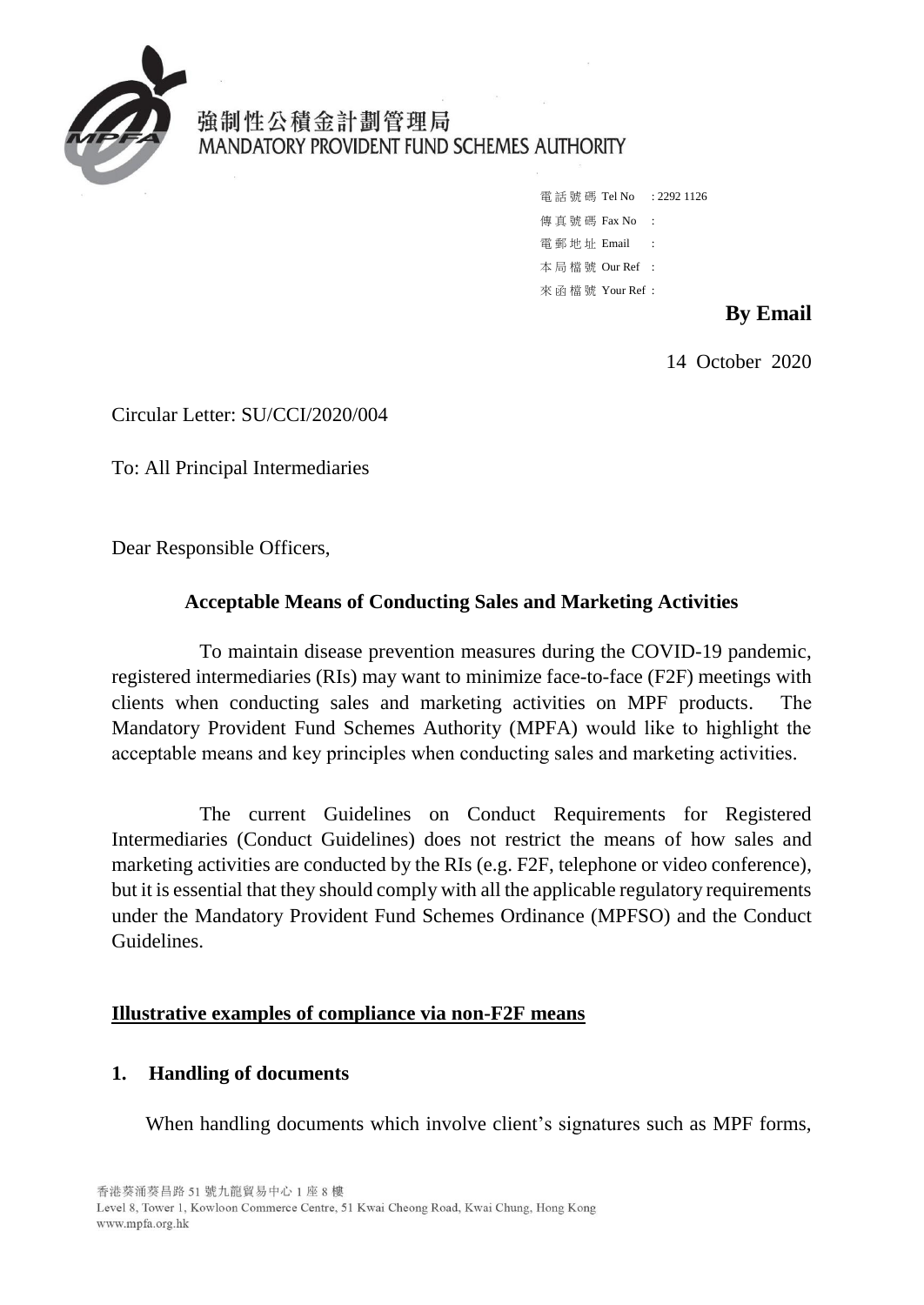acknowledgement and confirmation (paragraphs III.3, III.19(a), III.27(d), III.29(e) and III.57 of the Conduct Guidelines):

- a) documents may be provided by means other than F2F delivery (e.g. mailing or electronic means) if the means are permitted by the relevant principal intermediaries (PIs); and
- b) PI / subsidiary intermediary (SI) may accept electronic instructions such as electronic signature and telephone recording if such options that serve to replace wet signatures are made available by the MPF trustees.

## **2. Extra care for vulnerable clients**

A RI should exercise extra care for a vulnerable client including offering the client the opportunity to be accompanied by a companion (or to have an additional member of staff) to witness the relevant sales process (paragraph III.19 of the Conduct Guidelines):

- a) The selling process and the witnessing may be conducted by way of video conference.
- b) Paragraph III.19(b) of the Conduct Guidelines also allows the extra care to be exercised by way of post-sale call.

## **3. Information about SI**

An SI in the initial contact with a client should identify himself with his business card bearing his name and MPF registration number (paragraph III.34 of the Conduct Guidelines) where the business card can be presented by electronic means (e.g. providing a scanned copy via messaging app or email).

## **4. Keeping of records**

A RI should record the particulars of any order instructions relating to material decisions received from a client and document any regulated advice, information and / or documents disclosed / provided to the client. A PI should ensure that all audio and written records required under the Conduct Guidelines are kept for a minimum period of seven years. Such records may be kept in electronic form (where applicable) but should be readily accessible by the frontline regulators for supervisory and inspection purposes (paragraphs III.16, III.57 and III.58 of the Conduct Guidelines).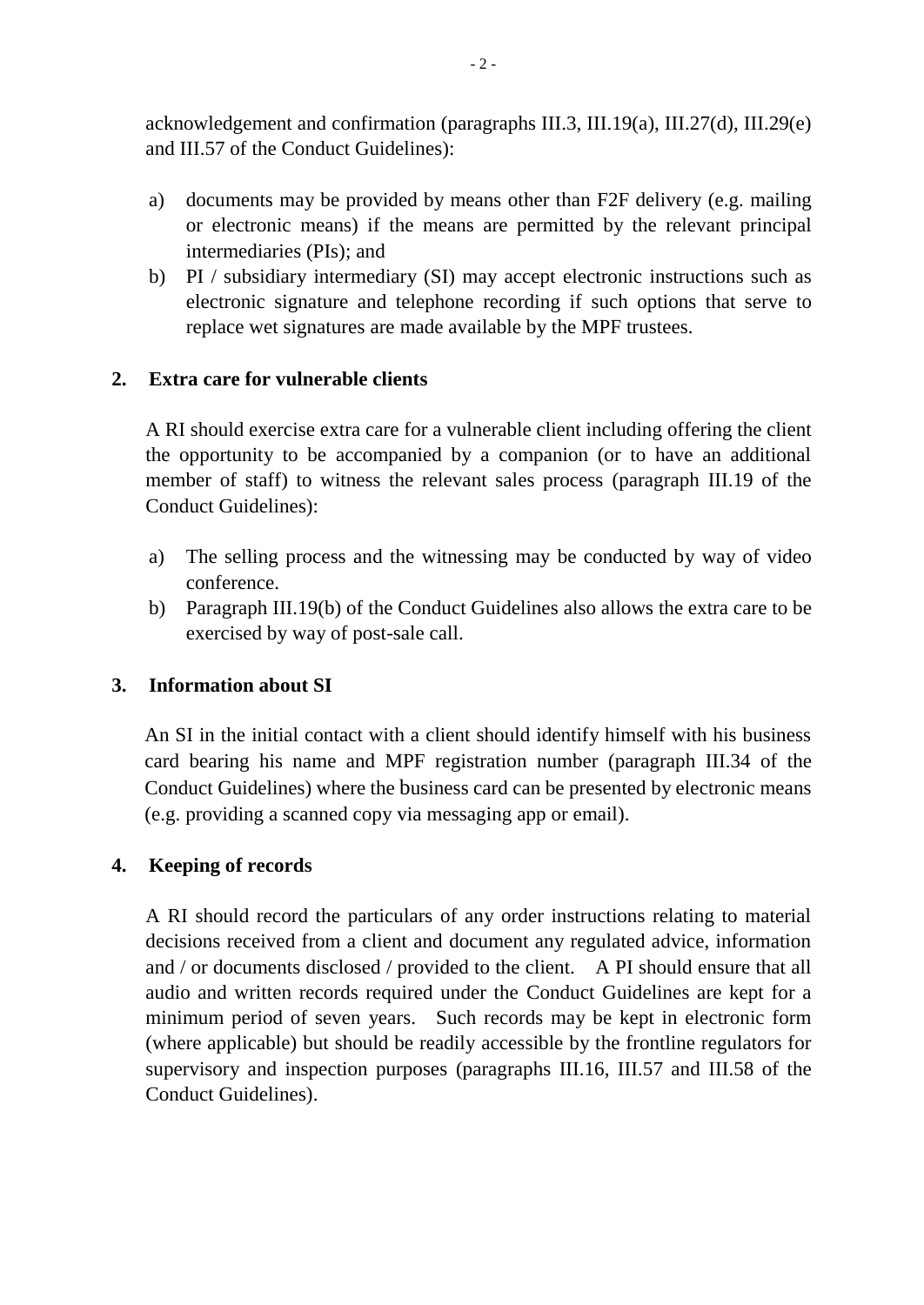# **Compliance issues that RIs should pay attention to when conducting non-F2F sales and marketing activities**

When carrying on a regulated activity, a RI must act honestly, fairly, in the best interests of the client, and with integrity (section 34ZL(1)(a) of the MPFSO). When using electronic means in communication and provision of documents, RIs should beware of the risk of fraudulent and dishonest acts in handling MPF related matters for clients, e.g. unauthorized transfer or improper withdrawal of client's MPF, forgery of client's signature, falsification of documents and misuse of client's personal information.

#### **1. Prevention of unauthorized transactions**

- a) Regardless of how client's instructions are placed, PI / SI should verify the authenticity of client's instructions (e.g. application for MPF transfer or withdrawal, request for change of client's personal particulars or contact information) and documents submitted (including any supplemental documents) to prevent any unauthorized transactions.
- b) A PI should have adequate and effective procedures and controls in place to detect any fraudulent or dishonest acts, misuse of client's personal information and any other irregularities.

## *Good practices for PI*

- *i) Notification to alert client* Send SMS alert to client to acknowledge receipt of a request to deal with the client's MPF account.
- *ii) Additional identity verification in suspicious situations* Contact the client directly to verify instructions received if any irregularity or dubious situation is noted when processing the client's instructions or MPF forms.

## **2. Confidentiality of client information**

A PI / SI should treat all information supplied by a client as confidential, must not disclose or use such information except as permitted at law, and avoid any misuse of the personal information obtained in the course of its business activities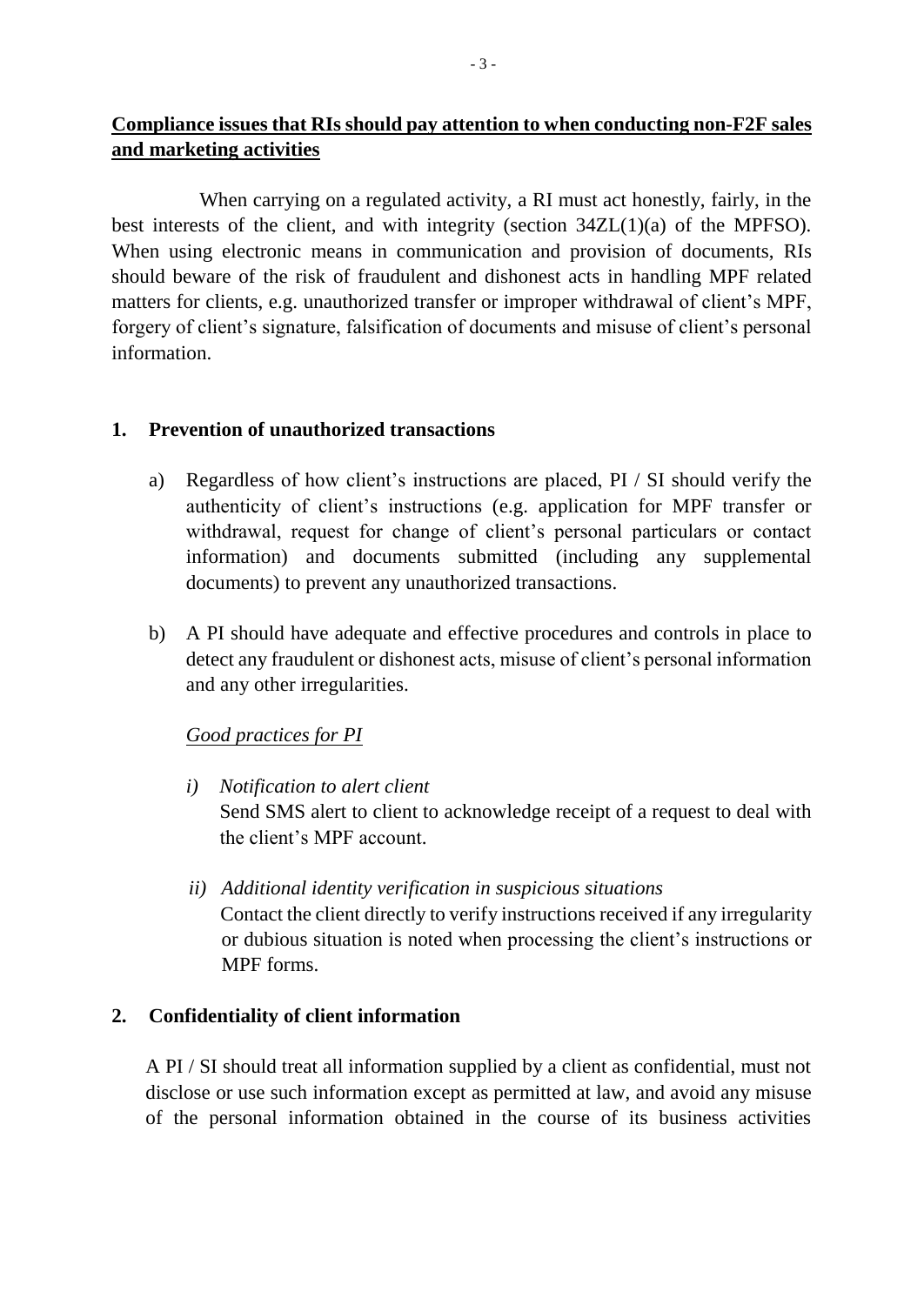(paragraph III.9 of the Conduct Guidelines).

- a) A PI / SI should exercise care when handling client information by electronic means and should not disclose client information to unintended recipients (e.g. encrypt electronic documents, use secured path for delivering clients' personal information by electronic means with password, ensure the attachment is correct before sending out, etc.).
- b) If an SI uses an electronic device (e.g. tablet computers) to handle MPF matters for a client, the SI should safekeep the device and password and not allow others to have any unauthorized access to the device.

#### **3. IT security controls**

When using web based conferencing applications, PI should put in place adequate IT security controls (e.g. strong authentication controls and monitoring tools, contingency backup for system failures) to manage the potential security issues and cybersecurity risk.

To ensure compliance with the MPFSO and the Conduct Guidelines, PIs are required to have in place proper procedures / controls and adequately communicate with their respective SIs on how they can conduct MPF business properly when using non-F2F means. PIs should provide training for their SIs as appropriate for adopting the new working mode.

Thank you for your attention.

Yours sincerely,

Hueneder

Susanna Lee Senior Manager ORSO Schemes Department Product Regulation Division